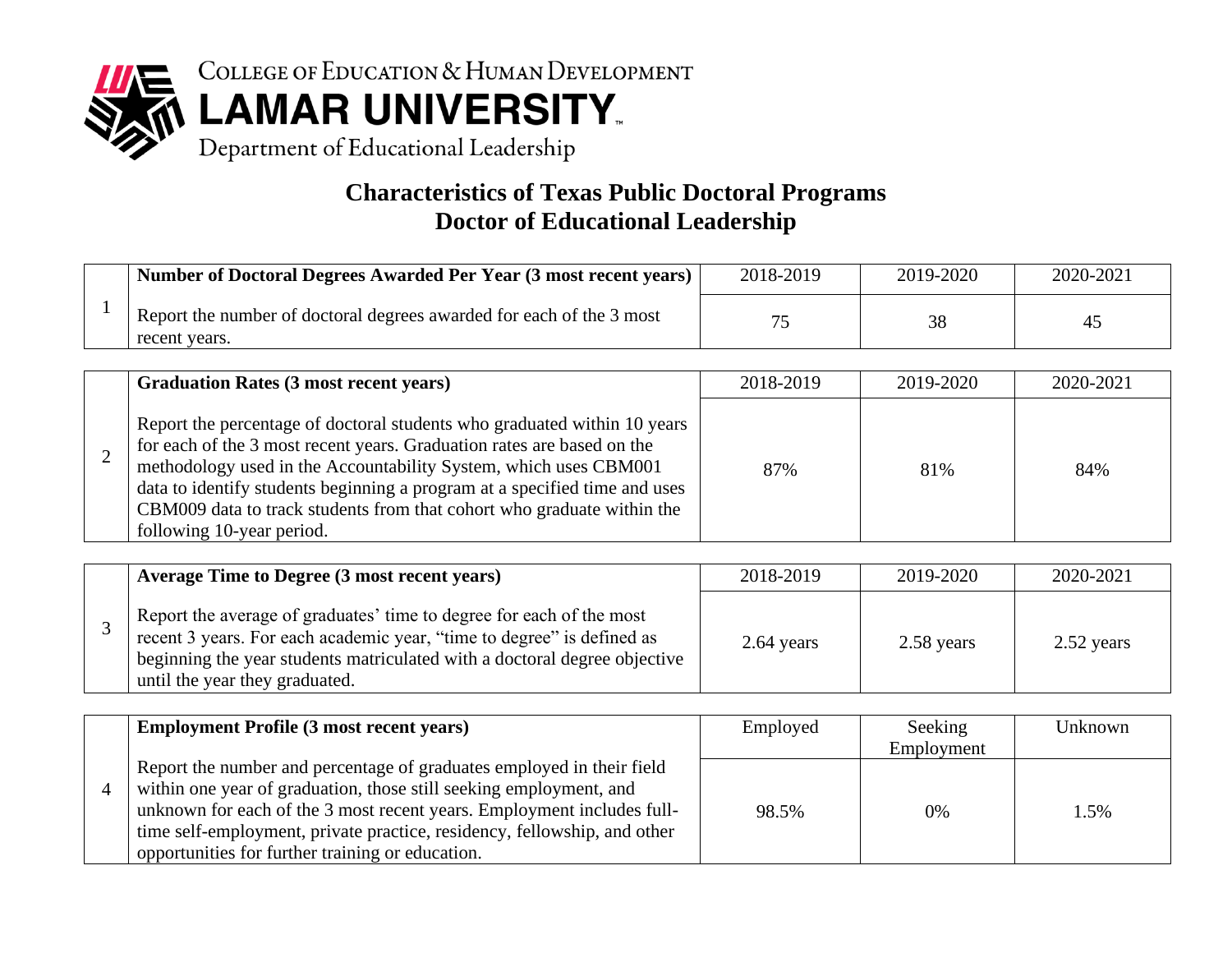

# COLLEGE OF EDUCATION & HUMAN DEVELOPMENT<br>
LAMAR UNIVERSITY<br>
Department of Educational Leadership

| <b>Admissions Criteria (most recent year)</b>  | 1. Graduate School Application                        |
|------------------------------------------------|-------------------------------------------------------|
|                                                | 2. Official Transcripts                               |
| Provide a description of key admission factors | 3. GRE Scores                                         |
|                                                | 4. Completed Master's Degree in related field from an |
|                                                | accredited college or university                      |
|                                                | 5. Minimum 3.5 GPA                                    |
|                                                | 6. Prior and current evidence of leadership           |
|                                                | 7. Other leadership experience                        |
|                                                | 8. Number of certificates                             |
|                                                | 9. Resume/Vitae submission                            |
|                                                | 10. Essay                                             |

| Percentage of Full-time Students (3 most recent years)                                                                                                                                                                                              | 2018-2019 | 2019-2020 | 2020-2021 |
|-----------------------------------------------------------------------------------------------------------------------------------------------------------------------------------------------------------------------------------------------------|-----------|-----------|-----------|
| Report the fall semesters' number of full-time student equivalents divided<br>by the headcount number of students enrolled for each of the 3 most<br>recent years. Definition of "full-time student" is 18 semester credit hours<br>(SCH) per year. | 99%       | 99%       | 99%       |

| <b>Average Institutional Financial Support Provided (3 most recent</b>                                                                                                                                                                                                                             | 2018-2019       | 2019-2020        | 2020-2021       |
|----------------------------------------------------------------------------------------------------------------------------------------------------------------------------------------------------------------------------------------------------------------------------------------------------|-----------------|------------------|-----------------|
| years)<br>For those receiving financial support, report the average annual monetary<br>institutional support provided per full-time student from assistantships,<br>scholarships, stipends, grants, and fellowships (does not include tuition or<br>benefits) for each of the 3 most recent years. | \$1000 per year | $$1000$ per year | \$1000 per year |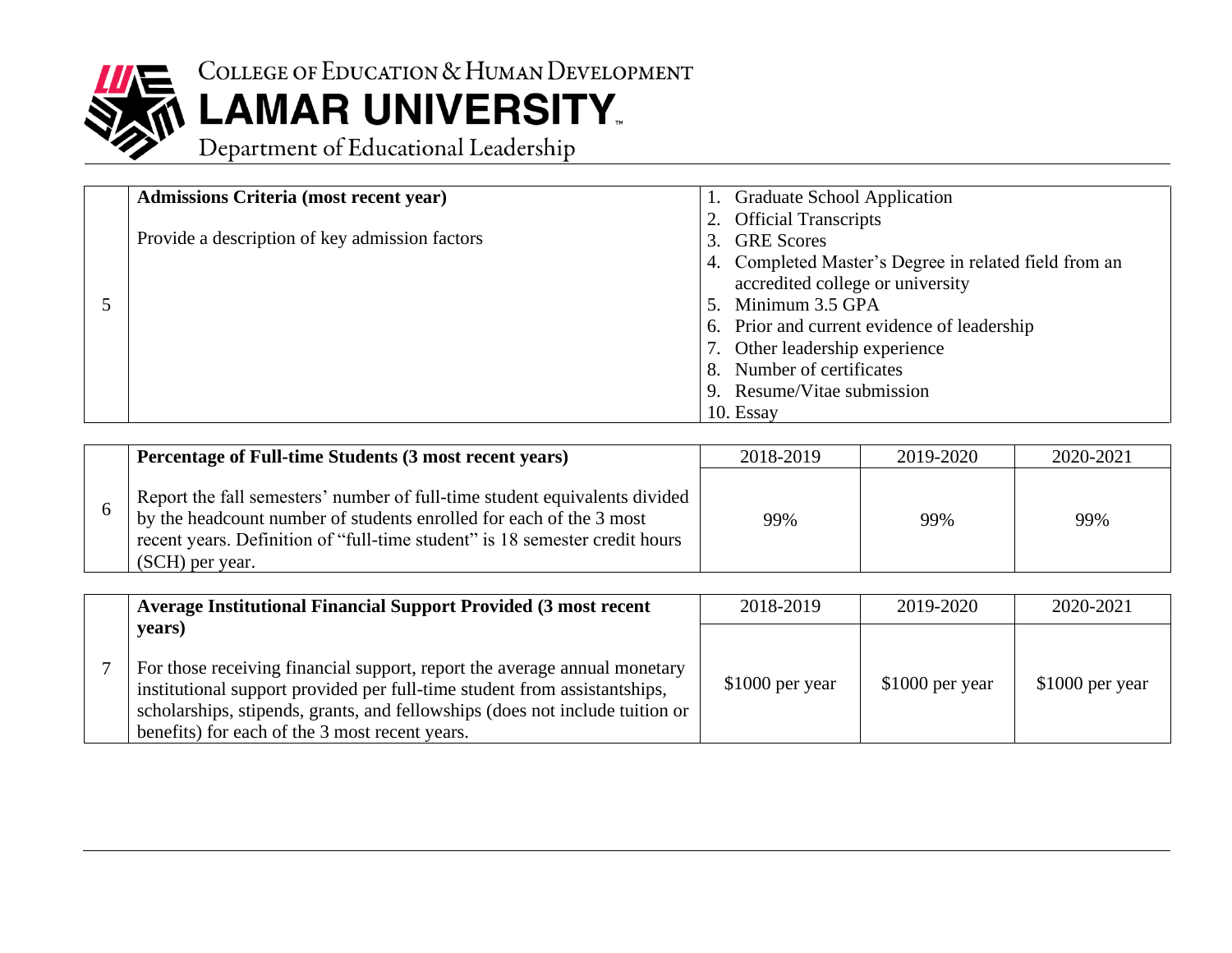

### COLLEGE OF EDUCATION & HUMAN DEVELOPMENT

## **LAMAR UNIVERSITY**.<br>Department of Educational Leadership

| <b>Percentage Full-time Students with Institutional Financial Support (3)</b>                                                                     | 2018-2019 | 2019-2020 | 2020-2021 |
|---------------------------------------------------------------------------------------------------------------------------------------------------|-----------|-----------|-----------|
| most recent years)<br>Report the percentage of full-time students with at least \$1,000 of annual<br>support for each of the 3 most recent years. | 100%      | 99%       | 97%       |

| <b>Core Faculty (3 most recent years)</b>                                                                                                                                                                                                                                    | 2018-2019                                                                                             | 2019-2020                                                                                                    | 2020-2021                                                                                                                |
|------------------------------------------------------------------------------------------------------------------------------------------------------------------------------------------------------------------------------------------------------------------------------|-------------------------------------------------------------------------------------------------------|--------------------------------------------------------------------------------------------------------------|--------------------------------------------------------------------------------------------------------------------------|
| Report the number of core faculty for each of the 3 most recent years.<br>"Core faculty" is defined as appropriately credentialed individuals<br>integral to the doctoral program, such as those who teach courses, mentor<br>students, or serve on dissertation committees. | 8 full-time tenured<br>tenure-track<br>faculty who teach<br>50% or more in<br>the doctoral<br>program | 7 full-time<br>tenured and<br>tenure-track<br>faculty who teach<br>50% or more in<br>the doctoral<br>program | 8 full-time<br>tenured, tenure-<br>track, and clinical<br>faculty who teach<br>50% or more in<br>the doctoral<br>program |

|    | <b>Student-Core Faculty Ratio (3 most recent years)</b>                                                                                                              | 2018-2019 | 2019-2020 | 2020-2021 |
|----|----------------------------------------------------------------------------------------------------------------------------------------------------------------------|-----------|-----------|-----------|
| 10 | Report the number of full-time student equivalents divided by the number<br>of full-time faculty equivalents of core faculty for each of the 3 most<br>recent years. | 54:1      | 57:1      | 56:1      |

| <b>Core Faculty Activities (3 most recent years)</b>                                                                                                                                                                                                                                                                                                                                                                                                                          | 2018-2019 | 2019-2020 | 2020-2021 |
|-------------------------------------------------------------------------------------------------------------------------------------------------------------------------------------------------------------------------------------------------------------------------------------------------------------------------------------------------------------------------------------------------------------------------------------------------------------------------------|-----------|-----------|-----------|
| Report the average number of discipline-related refereed<br>papers/publications, juried creative/performance accomplishments, and<br>notices of discoveries filed/patents issued per core faculty member for<br>each of the 3 most recent years. If figures include duplicate entries for co-<br>authored publications, indicate the number of duplicate entries in a note.<br>Additional noteworthy faculty activities or awards may be explained in an<br>attached comment. | 8.2       | 8.3       | 11.3      |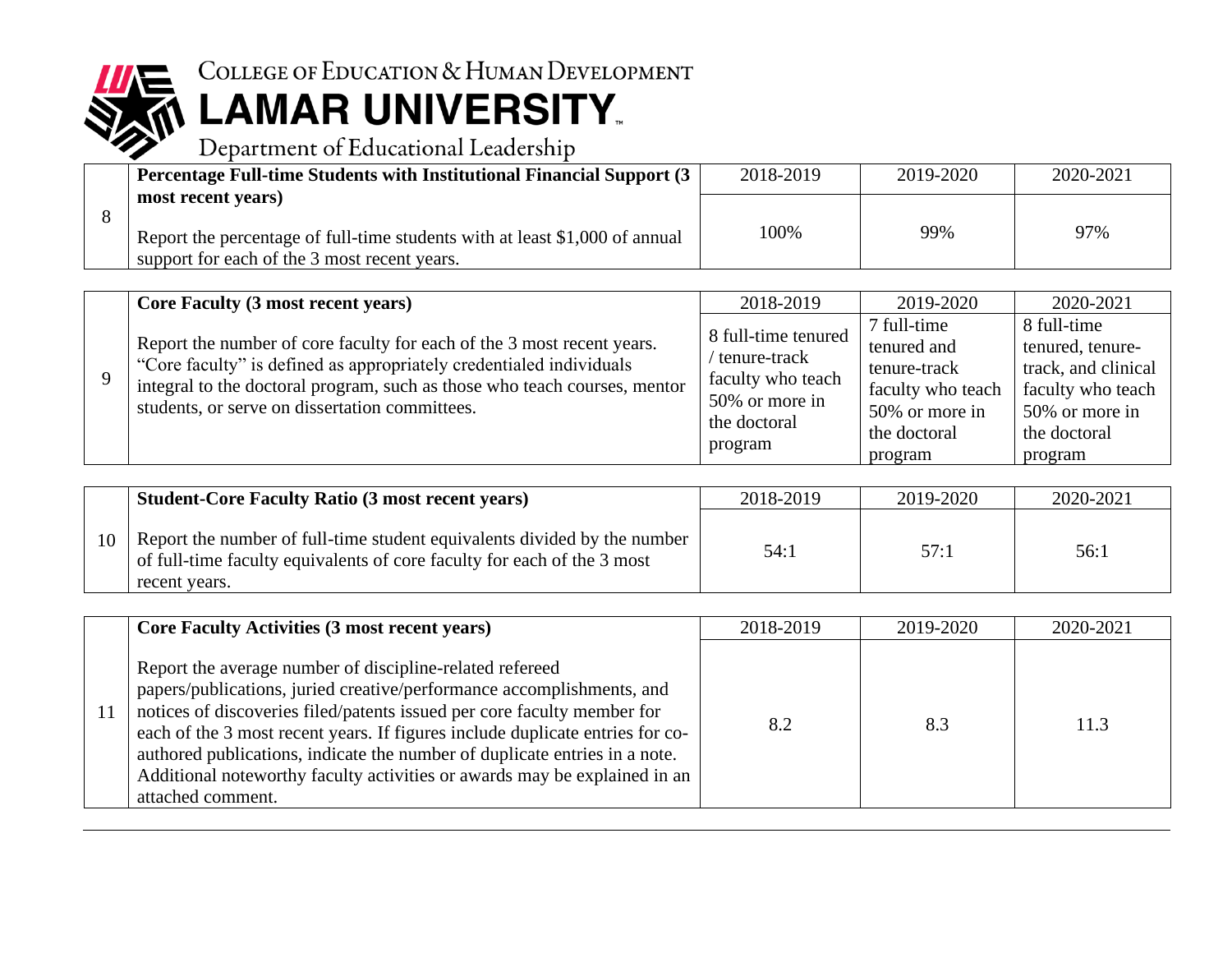

## COLLEGE OF EDUCATION & HUMAN DEVELOPMENT **LAMAR UNIVERSITY**.<br>Department of Educational Leadership

|    | <b>Core Faculty External Grants (3 most recent years)</b>                | <b>Collaborative Research: How Science Fieldwork</b>           |
|----|--------------------------------------------------------------------------|----------------------------------------------------------------|
|    |                                                                          | Experiences Impact Undergraduate Students' STEM                |
|    | Report the number of core faculty receiving external funds, average      | <b>Academic and Career</b>                                     |
|    | external funds per core faculty member, and total external funds per     | Decisions- National Science Foundation, EHR Core               |
|    | program for each of the 3 most recent years. Include all external funds  | Research, Fundamental Research in Science, Technology,         |
|    | received by core faculty and reported as expenditures from any source,   |                                                                |
|    |                                                                          | Engineering and Mathematics (STEM) Education Program.          |
|    | including research grants, training grants, gifts from foundations, etc. | $(2018-2021)$                                                  |
|    |                                                                          |                                                                |
|    |                                                                          | The purpose of this project is to investigate the contextual   |
| 12 |                                                                          | components of social cognitive career theory                   |
|    |                                                                          | to explore how male and female undergraduate geology           |
|    |                                                                          |                                                                |
|    |                                                                          | students successfully navigate scientific fieldwork            |
|    |                                                                          | experiences as they pursue academic and career paths. More     |
|    |                                                                          | specifically, knowledge will be advanced about how             |
|    |                                                                          | social, cultural, educational, and identity variables interact |
|    |                                                                          | with each other during and after fieldwork to affect           |
|    |                                                                          |                                                                |
|    |                                                                          | transitions from undergraduate education to graduate           |
|    |                                                                          | education or industry employment.                              |
|    |                                                                          |                                                                |

| <b>Faculty Teaching Load (3 most recent years)</b>                                                                                                                                                                                                            | 2018-2019 | 2019-2020 | 2020-2021 |
|---------------------------------------------------------------------------------------------------------------------------------------------------------------------------------------------------------------------------------------------------------------|-----------|-----------|-----------|
| Report the total number of SCH in organized teaching courses taught per<br>academic year by core faculty divided by the number of core faculty for<br>each of the 3 most recent years. Organized classes include lecture,<br>laboratory, and seminar courses. |           |           |           |

|  | <b>Faculty Diversity (3 most recent years)</b>                                                                                              | 2018-2019      | 2019-2020      | 2020-2021      |
|--|---------------------------------------------------------------------------------------------------------------------------------------------|----------------|----------------|----------------|
|  | Report the number of core faculty by gender and ethnicity (White,<br>Hispanic, Black or African American, Asian, American Indian or Alaskan | 8 Core Faculty | 7 Core Faculty | 8 Core Faculty |
|  |                                                                                                                                             | 4 Female       | 2 Female       | 4 Female       |
|  |                                                                                                                                             | 4 Male         | 5 Male         | 4 Male         |
|  |                                                                                                                                             | 5 Caucasian    | 5 Caucasian    | 5 Caucasian    |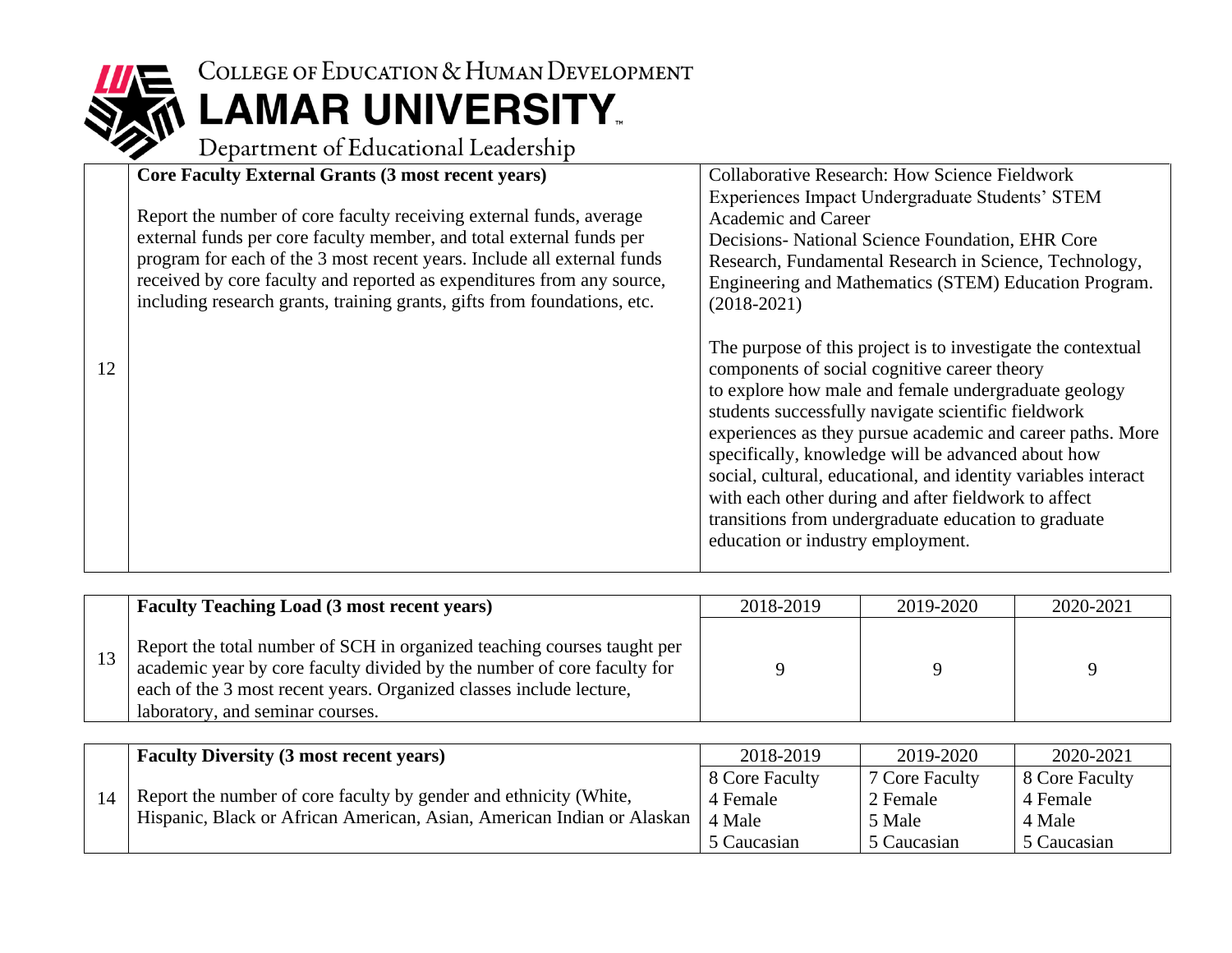

### COLLEGE OF EDUCATION & HUMAN DEVELOPMENT **LAMAR UNIVERSITY.**<br>Department of Educational Leadership

| Native, International, Unknown or Not Reported, Native Hawaiian or | <sup>2</sup> African- | 2 African- | African- |
|--------------------------------------------------------------------|-----------------------|------------|----------|
| Other Pacific Islander) for each of the 3 most recent years.       | American              | American   | American |
|                                                                    |                       |            |          |

|    | <b>Student Diversity (3 most recent years)</b>                                                                                                                                                                                       | 2018-2019       | 2019-2020       | 2020-2021       |
|----|--------------------------------------------------------------------------------------------------------------------------------------------------------------------------------------------------------------------------------------|-----------------|-----------------|-----------------|
|    |                                                                                                                                                                                                                                      | 154 Male / 223  | 113 Male / 174  | 165 Male /215   |
|    | Report the fall semester headcount by gender, ethnicity (White, Hispanic,                                                                                                                                                            | Female $=$ 348  | Female = $364$  | Female = $380$  |
|    | Black or African American, Asian, American Indian or Alaskan Native,                                                                                                                                                                 | 72 African      | 93 African      | 96 African      |
|    | International, Unknown or Not Reported, Native Hawaiian or Other                                                                                                                                                                     | American        | American 7      | American 5      |
| 15 | Pacific Islander) and residency status (Texas resident, out-of-state non-<br>resident, and international non-resident) in the program for each of the 3<br>most recent years. International non-resident students should include all | 6 American      | American        | American        |
|    |                                                                                                                                                                                                                                      | Indian/Alaskan  | Indian/Alaskan  | Indian/Alaskan  |
|    |                                                                                                                                                                                                                                      | <b>Native</b>   | Native          | Native          |
|    | students paying resident tuition rates because of waivers.                                                                                                                                                                           | 7 Asian/Pacific | 7 Asian/Pacific | 4 Asian/Pacific |
|    |                                                                                                                                                                                                                                      | Islander        | Islander        | Islander        |
|    |                                                                                                                                                                                                                                      | 44 Hispanic     | 45 Hispanic     | 48 Hispanic     |
|    |                                                                                                                                                                                                                                      | 216 Caucasian   | 211 Caucasian   | 225 Caucasian   |
|    |                                                                                                                                                                                                                                      | 3 Other / Not   | 1 Other/Not     | 2 Other/Not     |
|    |                                                                                                                                                                                                                                      | reported        | reported        | reported        |

|    | Date of Last External Review        | SACS: Spring 2021 |
|----|-------------------------------------|-------------------|
| 16 |                                     | TEA: Spring 2021  |
|    | Date of last formal external review | AQUEP : Pending   |

| <b>External Program Accreditation</b>                                                     | Program was reviewed by CAEP in Fall 2014 and SACS in |
|-------------------------------------------------------------------------------------------|-------------------------------------------------------|
| Name of accrediting body and date of last program accreditation review,<br>if applicable. | Spring 2021                                           |

|    | <b>Student Publications/Presentations (3 most recent years)</b> | 2018-2019 | 2019-2020 | 2020-2021 |
|----|-----------------------------------------------------------------|-----------|-----------|-----------|
| 18 |                                                                 |           |           |           |